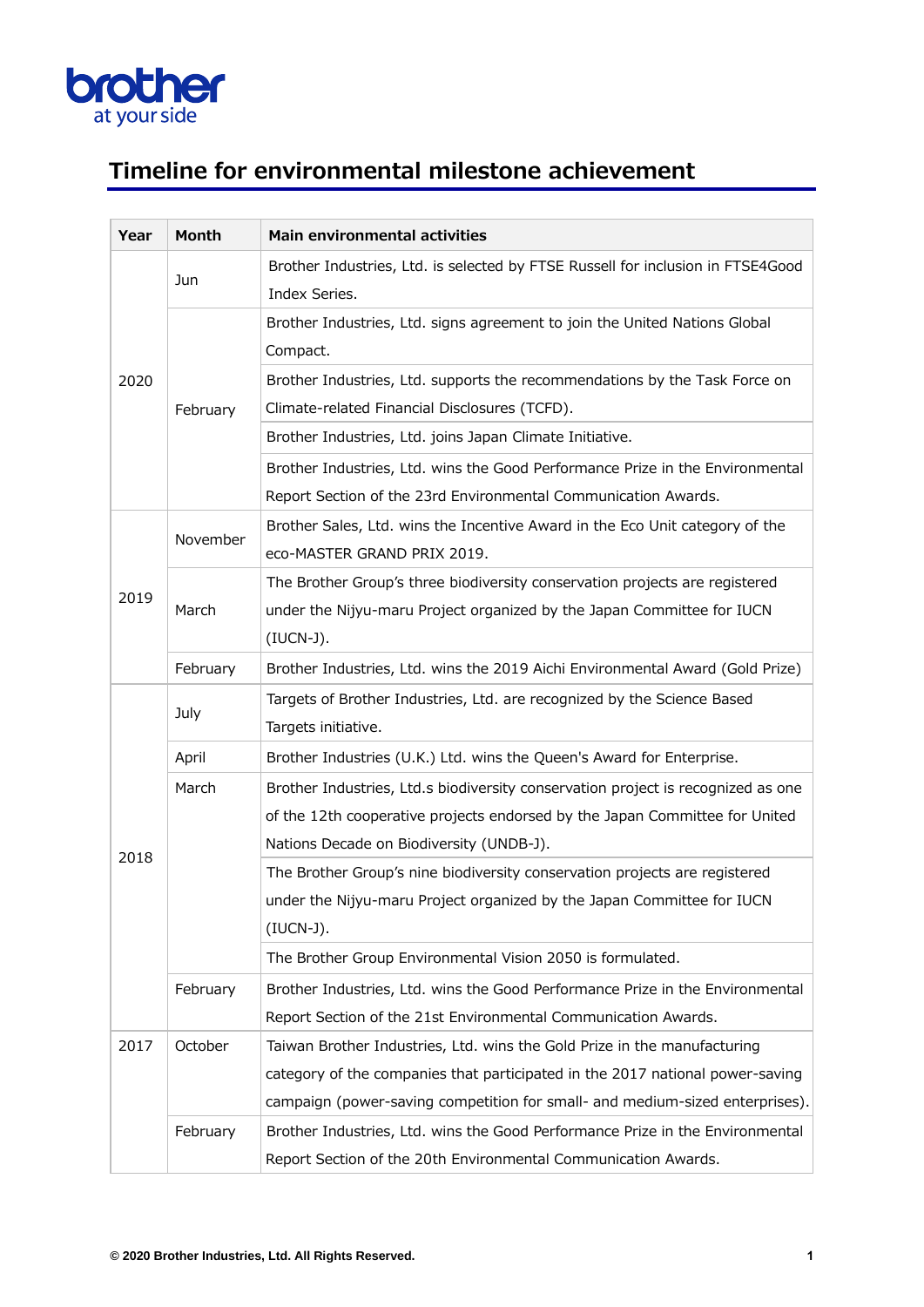

|      |           | Brother Sales, Ltd. (head office) wins the outstanding eco office award               |
|------|-----------|---------------------------------------------------------------------------------------|
|      |           | established by Nagoya City.                                                           |
| 2016 | April     | Brother Group Environmental Action Plan 2018 (2016-2018) is formulated.               |
|      | February  | Brother Industries, Ltd. wins the Good Performance Prize in the Environmental         |
|      |           | Report Section of the 19th Environmental Communication Awards.                        |
|      | January   | Taiwan Brother Industries, Ltd. wins the Excellence Prize in the Corporate            |
|      |           | Category of the Carbon Reduction Action Awards for FY2015.                            |
|      |           | Environmental Management Dept., Brother Industries, Ltd. wins the Life Cycle          |
|      |           | Assessment Society of Japan (JLCA) Incentive Award at the 12th JLCA                   |
|      |           | Commendation Ceremony.                                                                |
| 2015 | Jun       | Brother Industries (U.K.) Ltd. wins the Sustainable Products and Services             |
|      |           | Award under the Business in the Community Wales Responsible Businesses                |
|      |           | Awards 2015.                                                                          |
|      | February  | Brother International Corporation (U.S.A.) is commended in Business Recycler          |
|      |           | of the Year organized by the Tennessee Recycling Coalition.                           |
|      |           | Brother Industries, Ltd. wins the Good Performance Prize in the Environmental         |
|      |           | Report Section of the 18th Environmental Communication Awards.                        |
| 2014 | December  | Brother Machinery Xian Co., Ltd. is commended by the High Technology                  |
|      |           | Industry Development Zone Branch Office, Xian Environmental Protection                |
|      |           | Bureau as an advanced organization in environmental statistics in FY2013.             |
|      | October   | Brother International Corporation (U.S.A.) wins the Platinum Award under              |
|      |           | New Jersey Smart Workplaces.                                                          |
|      | September | Brother Industries (U.K.) Ltd. wins the Category Winner under the                     |
|      |           | Manufacturing Excellence (MX) Award for Sustainable Manufacturing.                    |
|      | Jun       | Brother Industries (Shenzhen), Ltd.* <sup>1</sup> is commended by Shenzhen City as an |
|      |           | advanced company under the Pengcheng $*^2$ Waste Reduction Activities.                |
|      |           | Brother Technology (Shenzhen) Ltd. is commended by Shenzhen City as an                |
|      |           | advanced company under the Pengcheng Waste Reduction Activities.                      |
|      |           | Brother Industries (U.K.) Ltd. wins BIG TICK under the BITC (Business in the          |
|      |           | Community) Wales Responsible Business Services Award.                                 |
|      |           | Brother Industries (U.K.) Ltd. wins BIG TICK under the BITC (Business in the          |
|      |           | Community) Sustainable Products and Services Award.                                   |
|      | May       | FAX-2840 becomes the first desktop black-and-white All-in-One to be certified         |
|      |           | under the Carbon Footprint of Products (CFP) program in Japan.                        |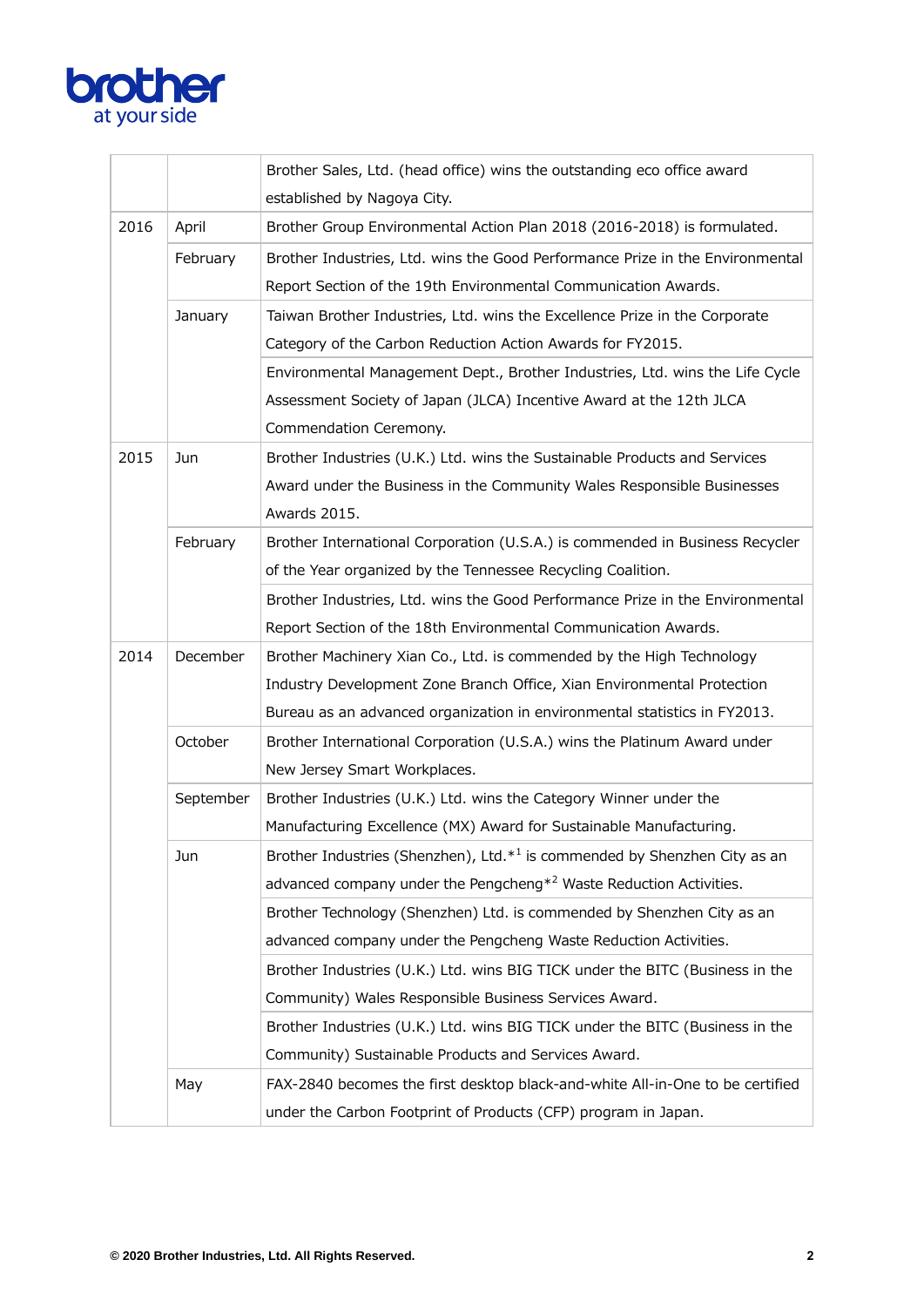

|      | January  | Brother Industries, Ltd. wins Gold Prize of the 2014 Aichi Environmental<br>Award.                                                                                                                                                  |
|------|----------|-------------------------------------------------------------------------------------------------------------------------------------------------------------------------------------------------------------------------------------|
| 2013 | July     | Brother International Corporation (U.S.A.) wins the Silver Prize of the RideWise<br>Award.                                                                                                                                          |
|      | Jun      | Brother International Corporation (U.S.A.) wins the Excellence Award in the<br>Energy and Renewable Resources category of the Governor's Environmental<br>Stewardship Awards program.                                               |
|      | March    | Brother International (NZ) Ltd. becomes the first Brother Group company to<br>be audited for ISO 14064 certification (Scopes 1, 2, and 3).                                                                                          |
| 2012 | May      | The Brother Group is recognized as the first Eco First company in the printer<br>industry under the auspices of the Ministry of the Environment, Government of<br>Japan.                                                            |
|      |          | Brother (China) Ltd. wins the Eco Label Contribution Award from the China<br>Environmental United Certification Center Co., Ltd. under the jurisdiction of<br>the State Environmental Protection Administration.                    |
|      | February | Brother Sales, Ltd. wins the Certification Test for Environmental Specialists (Eco<br>Test) Promotion Award of the eco-MASTER GRAND PRIX 2011.                                                                                      |
| 2011 | May      | Brother Industries, Ltd. wins the FY2010 Environmental goo Award in the<br>category of Environmental and Social Reports.                                                                                                            |
|      | April    | Brother U.K. Ltd. wins the Queen's Award.<br>Brother Group Environmental Action Plan 2015 (2011-2015) is formulated.                                                                                                                |
| 2010 | October  | Brother exhibits its products at the tenth meeting of the Conference of the<br>Parties (COP 10) as a company taking part in the Ink Cartridge Return Project.<br>MFC-J6510DW, MFC-J6710DW, and MFC-J6910DW become the world's first |
|      |          | inkjet printers to obtain Nordic Swan Ecolabel certification.                                                                                                                                                                       |
|      | July     | HL-5340D, HL-5350DN, HL-5380DN, MFC-8880DN, and MFC-8890DW become<br>the first Brother products to obtain Environmental Choice New Zealand<br>certification.                                                                        |
|      | May      | Brother Earth, a logo and slogan symbolizing the Brother Group's<br>environmental activities, is created.                                                                                                                           |
|      | January  | Registers as a member of the Challenge 25 Campaign (switching from Team<br>Minus 6%).                                                                                                                                               |
| 2009 | December | Five models of printers (including HL-5350DN) and seven models of All-in-Ones<br>(including MFC-8380DN) obtain Nordic Swan Ecolabel certification.                                                                                  |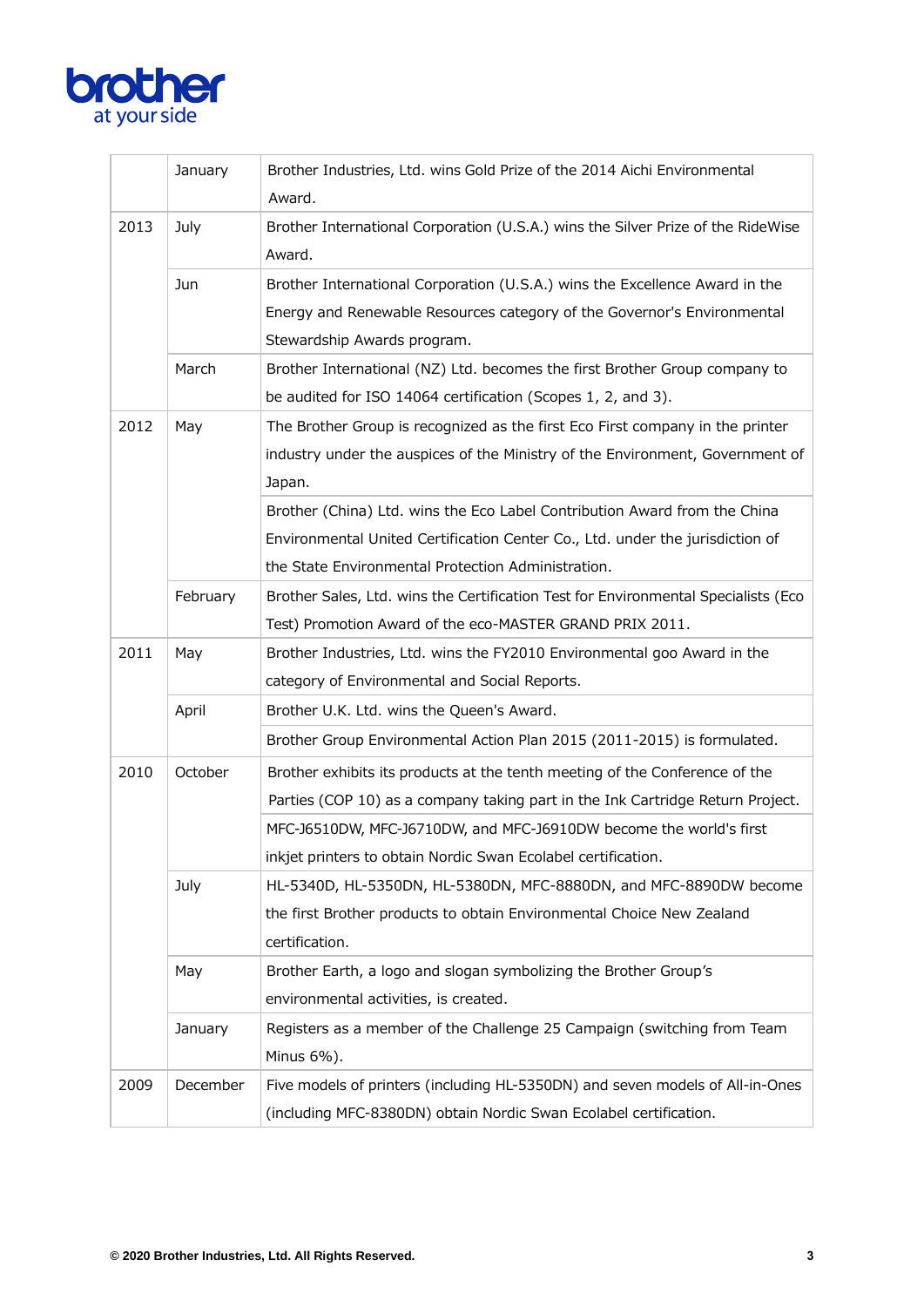

|      | Jun       | The CO <sub>2</sub> reduction target for FY2020 is added to the Brother Group    |
|------|-----------|----------------------------------------------------------------------------------|
|      |           | Environmental Action Plan 2010 (2008-2010), and activities are launched.         |
|      | March     | A solar power generation system (100 kWh) is introduced at the Kariya            |
|      |           | Manufacturing Facility.                                                          |
| 2008 | Jun       | Participates as exhibitor in Integrated Exhibition of the Environment in         |
|      |           | Celebration of the Hokkaido Toyako Summit in 2008.                               |
|      | April     | Brother Group Environmental Action Plan 2010 (2008-2010) is formulated.          |
| 2007 | December  | Receives System Certification in the printer and facsimile business under the    |
|      |           | EcoLeaf eco-label.                                                               |
| 2006 | April     | Brother Group Fifth Environmental Action Plan is formulated.                     |
| 2005 | July      | Takes part in EPOC "ECO talk session" at citizen's pavilion of 2005 World        |
|      |           | Exposition Aichi, Japan.                                                         |
|      |           | Registers in Team Minus 6% membership.                                           |
| 2004 | November  | Brother issues its first self-certification of the EcoLeaf label to the MFC-     |
|      |           | 620CLN.                                                                          |
|      | May       | Brother Industries, Ltd. becomes the first in the facsimile business to obtain   |
|      |           | the System Certification of the EcoLeaf.                                         |
|      | April     | Brother Industries, Ltd. starts company-wide environmental education by e-       |
|      |           | learning.                                                                        |
|      |           | Brother Green Procurement Management System starts operation.                    |
| 2003 | April     | Personal Facsimile FAX-1100CL becomes first in the home-use facsimile            |
|      |           | industry to be awarded the EcoLeaf label managed by the Japan Environmental      |
|      |           | Management Association for Industry (JEMAI).                                     |
| 2002 | December  | Brother Group Fourth Environmental Action Plan is formulated and announced       |
|      |           | at the Brother Global Conference.                                                |
|      | September | Laser Printer HL-7050 becomes the world's first printer awarded the TCO '99,     |
|      |           | an international environmental label.                                            |
|      | April     | Zero emission is achieved at major facilities in Japan.                          |
| 2001 | December  | Participates as an exhibitor in Eco-Products 2001. (Participated as an exhibitor |
|      |           | each year until 2013.)                                                           |
|      | September | Laser Printer HL-2460/2460N is awarded the Blue Angel label of Germany.          |
| 1999 | December  | Brother's Third Environmental Action Plan (Voluntary Plan) is formulated.        |
|      | September | Environmental Report is issued for the first time. (It has since been issued     |
|      |           | annually.)                                                                       |